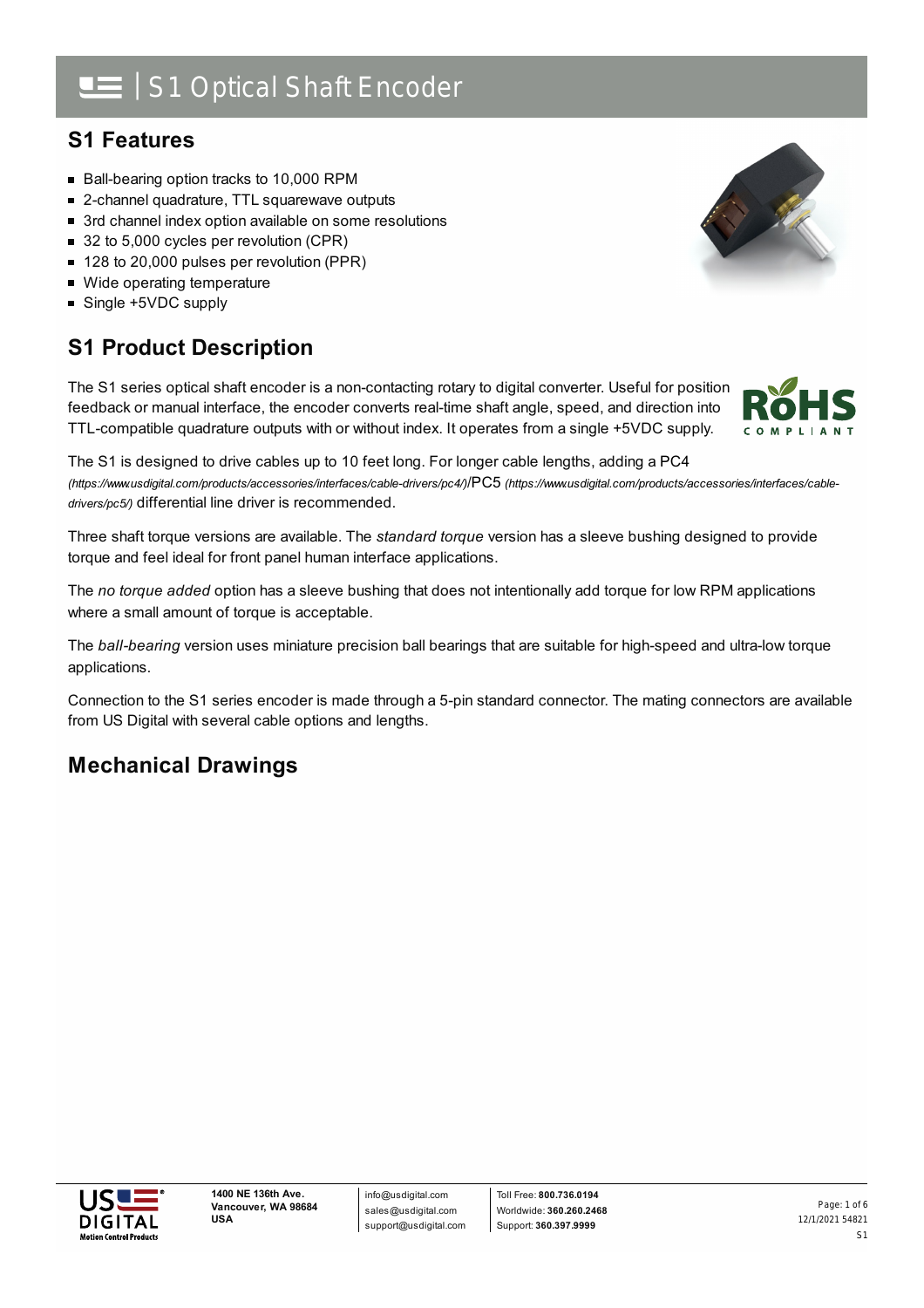# | S1 Optical Shaft Encoder



## **Specifications**

#### **ENVIRONMENTAL**

| <b>PARAMETER</b>                       | <b>VALUE</b>   | <b>UNITS</b> |
|----------------------------------------|----------------|--------------|
| Operating Temperature, CPR < 2000      | $-40$ to $100$ | С            |
| Operating Temperature, CPR $\geq$ 2000 | $-25$ to 100   | С            |
| Vibration (5Hz to 2kHz)                | 20             | G            |
| Electrostatic Discharge, IEC 61000-4-2 | ±4             | kV           |



info@usdigital.com sales@usdigital.com support@usdigital.com

Toll Free: **800.736.0194** Worldwide: **360.260.2468** Support: **360.397.9999**

12/1/2021 54821 S1 Page: 2 of 6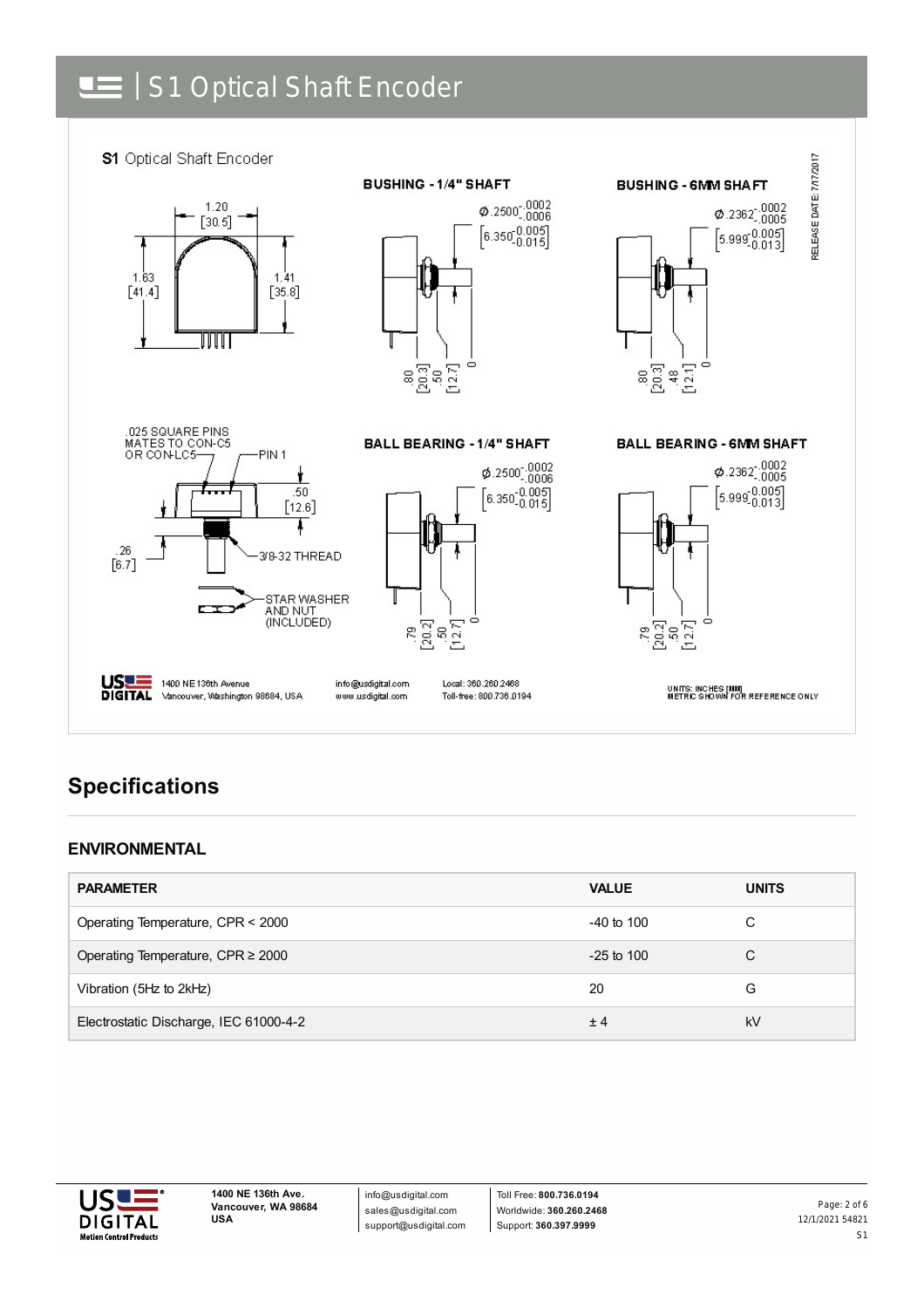# **IE** | S1 Optical Shaft Encoder

#### **MECHANICAL**

| <b>PARAMETER</b>                                                | <b>SLEEVE</b><br><b>BUSHING</b>                   | <b>BALL BEARING</b>                                                                                                                       |
|-----------------------------------------------------------------|---------------------------------------------------|-------------------------------------------------------------------------------------------------------------------------------------------|
| Max. Acceleration                                               | 250000<br>rad/sec <sup>2</sup>                    | 250000 rad/sec <sup>2</sup>                                                                                                               |
| Max. Shaft Speed<br>(mechanical)                                | 100 rpm $(1)$                                     | 10000 rpm (1)                                                                                                                             |
| Max. Shaft Torque                                               | $0.5 \pm 0.2$ in-oz<br>$0.3$ in-oz (N-<br>option) | $0.05$ in-oz                                                                                                                              |
| Max. Shaft Loading                                              | 2 lbs. dynamic<br>20 lbs. static                  | $1$ lb.                                                                                                                                   |
| <b>Bearing Life</b>                                             | >1000000<br>revolutions                           | $L_{10} = (19.3/F_r)^{3}$ *<br>Where $L_{10}$ = bearing life in millions of revs, and<br>$F_r$ = radial shaft loading in pounds           |
| Weight                                                          | $0.70$ oz.                                        | $0.70$ oz.                                                                                                                                |
| Max. Shaft Runout                                               | 0.0015 in.<br><b>T.I.R.</b>                       | 0.0015 in. T.I.R.                                                                                                                         |
| Max. Panel Nut<br><b>Tightening Torque</b>                      | 20 in-lbs                                         | 20 in-lbs                                                                                                                                 |
| Technical Bulletin TB1001 - Shaft and<br><b>Bore Tolerances</b> |                                                   | Download (https://www.usdigital.com/support/resources/reference/technical-docs/technical-<br>bulletins/shaft-and-bore-tolerances-tb1001/) |

\* only valid with negligible axial shaft loading.

(1) The maximum speed due to electrical considerations is dependent on the CPR. See the EM1 *(https://www.usdigital.com/products/encoders/incremental/modules/em1/)* or EM2 *(https://www.usdigital.com/products/encoders/incremental/modules/em2/)* product pages.

### **PHASE RELATIONSHIP**

B leads A for clockwise shaft rotation, and A leads B for counterclockwise rotation when viewed from the shaft side of the encoder.



info@usdigital.com sales@usdigital.com support@usdigital.com

Toll Free: **800.736.0194** Worldwide: **360.260.2468** Support: **360.397.9999**

12/1/2021 54821 S1 Page: 3 of 6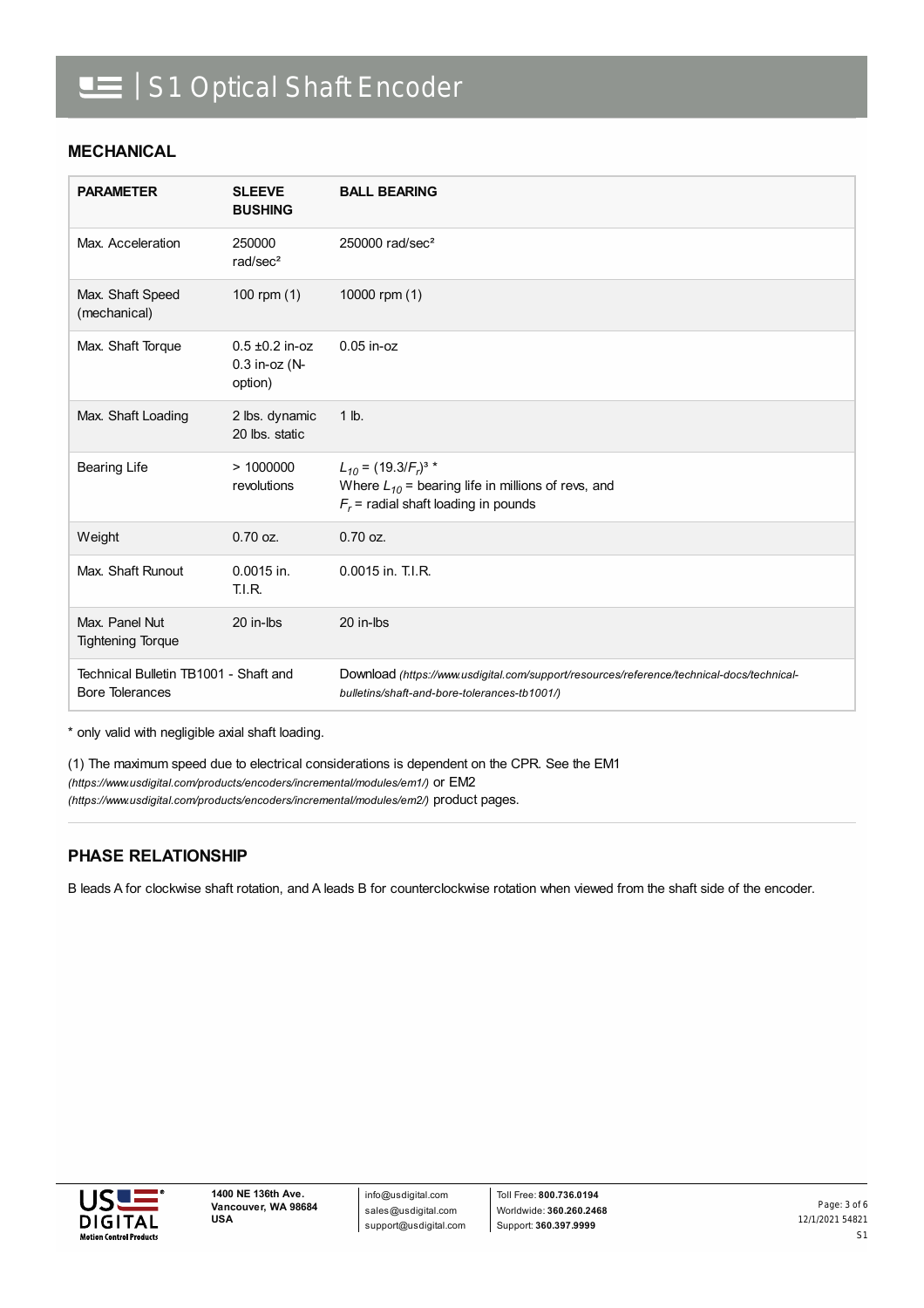### **ELECTRICAL**

- Specifications apply over the entire operating temperature range.
- Typical values are specified at Vcc = 5.0Vdc and 25°C.

For complete details, see the EM1 *[\(https://www.usdigital.com/products/encoders/incremental/modules/em1/\)](https://www.usdigital.com/products/encoders/incremental/modules/em1/)* or EM2 *(https://www.usdigital.com/products/encoders/incremental/modules/em2/)* product pages.

| <b>PARAMETER</b>           | MIN. | TYP. | MAX. | <b>UNITS</b> | <b>CONDITIONS</b>                        |
|----------------------------|------|------|------|--------------|------------------------------------------|
| Supply Voltage             | 4.5  | 5.0  | 5.5  | V            |                                          |
| Supply Current             |      | 27   | 33   | mA           | $CPR < 500$ , no load                    |
|                            |      | 54   | 62   | mA           | CPR $\geq$ 500 and < 2000, no load       |
|                            |      | 72   | 85   | mA           | $CPR \ge 2000$ , no load                 |
| Low-level Output           |      |      | 0.5  | V            | $I_{OL}$ = 8mA max., CPR < 2000          |
|                            |      |      | 0.5  | V            | $I_{OL}$ = 5mA max., CPR $\geq$ 2000     |
|                            |      | 0.25 |      | V            | no load, CPR ≥ 2000                      |
| High-level Output          | 2.0  |      |      | V            | $I_{OH}$ = -8mA max. and CPR < 2000      |
|                            | 2.0  |      |      | V            | $I_{OH}$ = -5mA max. and CPR $\geq$ 2000 |
|                            |      | 4.8  |      | $\vee$       | no load and CPR < 2000                   |
|                            |      | 3.5  |      | V            | no load and CPR $\geq$ 2000              |
| Output Current Per Channel | $-8$ |      | 8    | mA           | CPR < 2000                               |
|                            | $-5$ |      | 5    | mA           | $CPR \geq 2000$                          |
| <b>Output Rise Time</b>    |      | 110  |      | nS           | CPR < 2000                               |
|                            |      | 50   |      | nS           | $CPR \ge 2000$ , $\pm$ 5mA load          |
| Output Fall Time           |      | 100  |      | nS           | CPR < 2000                               |
|                            |      | 50   |      | nS           | $CPR \ge 2000$ , $\pm$ 5mA load          |

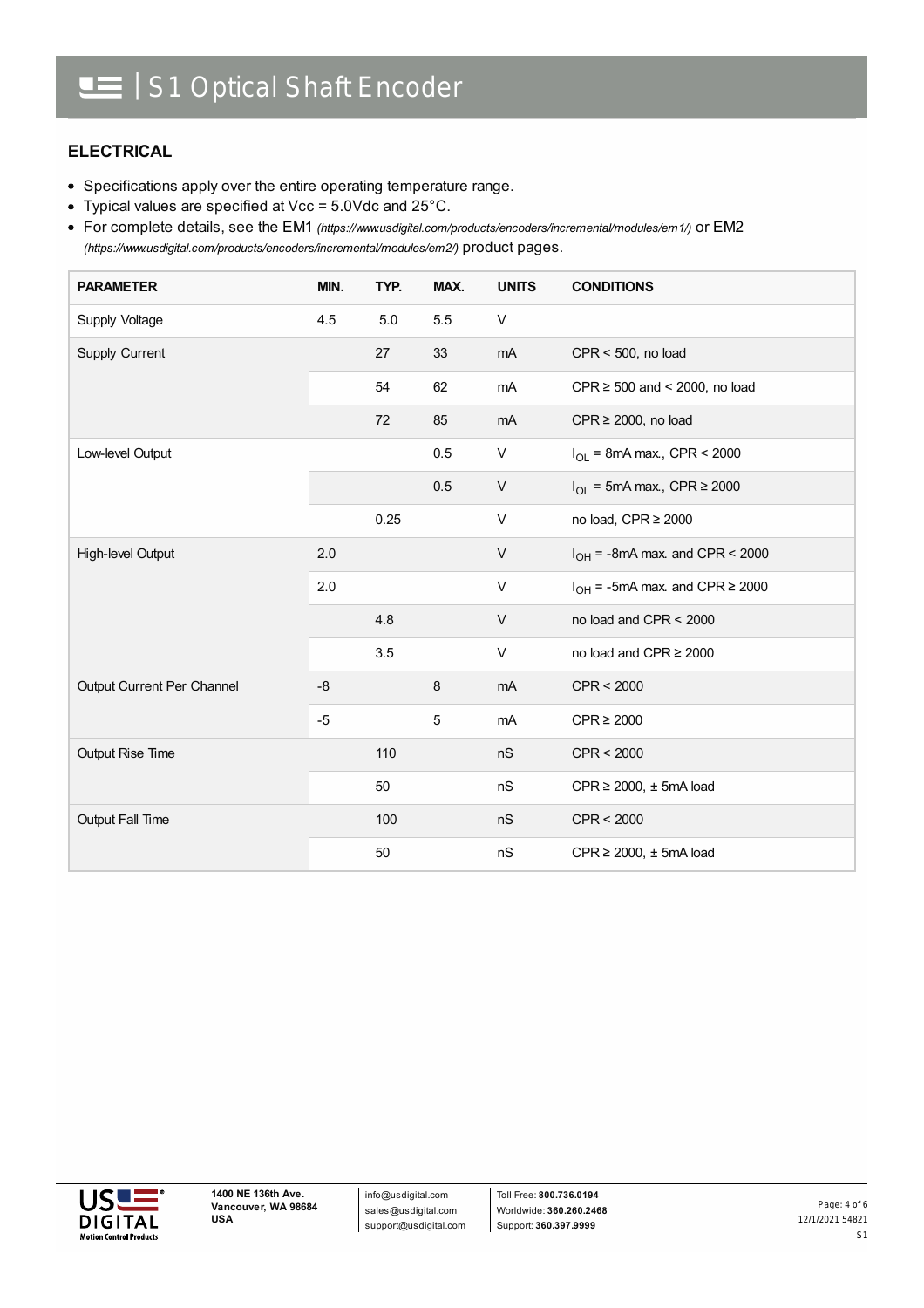# **IE** | S1 Optical Shaft Encoder

### **PIN-OUT**

| <b>PIN</b> | <b>DESCRIPTION</b> |
|------------|--------------------|
|            | Ground             |
| 2          | Index              |
| 3          | A channel          |
| 4          | +5VDC power        |
| 5          | <b>B</b> channel   |

**Note:** 5-pin single ended mating connector is CON-C5 *[\(https://www.usdigital.com/products/accessories/connectors/con-c5/\)](https://www.usdigital.com/products/accessories/connectors/con-c5/)* or CON-LC5 *(https://www.usdigital.com/products/accessories/connectors/con-lc5/)*

### **PRODUCT CHANGE NOTIFICATIONS**